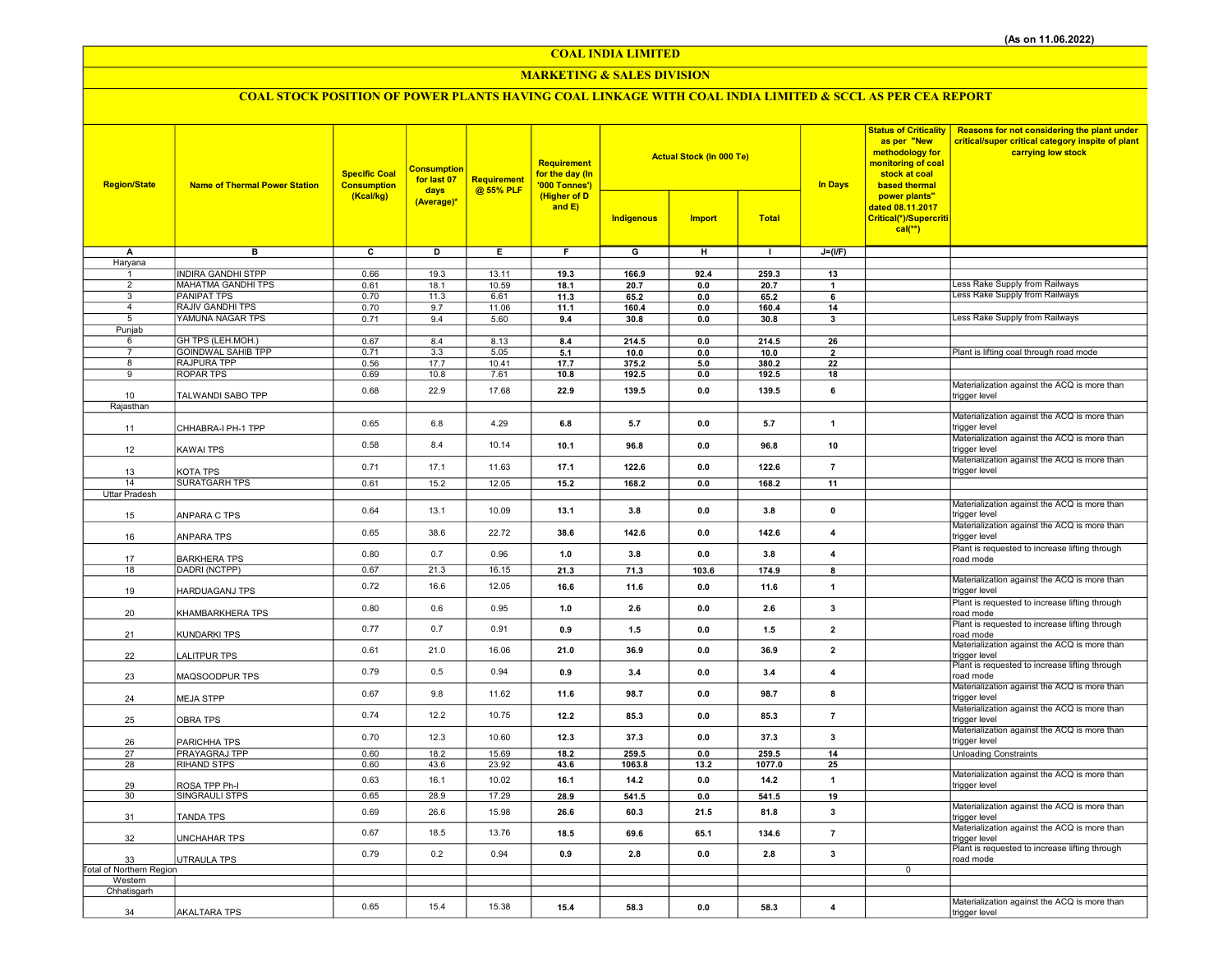#### COAL INDIA LIMITED

#### MARKETING & SALES DIVISION

### COAL STOCK POSITION OF POWER PLANTS HAVING COAL LINKAGE WITH COAL INDIA LIMITED & SCCL AS PER CEA REPORT

| <b>Region/State</b> | <b>Name of Thermal Power Station</b>       | <b>Specific Coal</b><br><b>Consumption</b><br>days<br>(Kcal/kg)<br>(Average)* | <b>Consumption</b><br>for last 07 | <b>Requirement</b> | Requirement<br>for the day (In<br>'000 Tonnes')<br>(Higher of D<br>and E) |                | <b>Actual Stock (In 000 Te)</b> |                | <b>In Days</b>                | <b>Status of Criticality</b><br>as per "New<br>methodology for<br>monitoring of coal<br>stock at coal<br>based thermal | Reasons for not considering the plant under<br>critical/super critical category inspite of plant<br>carrying low stock |
|---------------------|--------------------------------------------|-------------------------------------------------------------------------------|-----------------------------------|--------------------|---------------------------------------------------------------------------|----------------|---------------------------------|----------------|-------------------------------|------------------------------------------------------------------------------------------------------------------------|------------------------------------------------------------------------------------------------------------------------|
|                     |                                            |                                                                               |                                   | @ 55% PLF          |                                                                           | Indigenous     | <b>Import</b>                   | <b>Total</b>   |                               | power plants"<br>dated 08.11.2017<br>Critical(*)/Supercriti<br>$cal$ (**)                                              |                                                                                                                        |
| A                   | в                                          | ᢎ                                                                             | D                                 | Е.                 | F.                                                                        | G              | н                               | $\mathbf{I}$   | $J=(I/F)$                     |                                                                                                                        |                                                                                                                        |
| 35                  | <b>BALCO TPS</b>                           | 0.74                                                                          | 4.6                               | 5.83               | 5.8                                                                       | 10.2           | 3.1                             | 13.2           | $\overline{2}$                |                                                                                                                        | Plant under maintenance                                                                                                |
| 36                  | <b>BANDAKHAR TPP</b>                       | 0.70                                                                          | 4.7                               | 2.78               | 4.7                                                                       | 30.5           | 0.0                             | 30.5           | $\overline{7}$                |                                                                                                                        | Materialization against the ACQ is more than<br>trigger level                                                          |
| 37                  | <b>BARADARHA TPS</b>                       | 0.75                                                                          | 18.9                              | 11.88              | 18.9                                                                      | 99.0           | 0.0                             | 99.0           | 5                             |                                                                                                                        | Materialization against the ACQ is more than<br>trigger level                                                          |
| 38                  | <b>BHILAI TPS</b>                          | 0.76                                                                          | 8.6                               | 4.99               | 8.6                                                                       | 137.5          | 2.6                             | 140.1          | 16                            |                                                                                                                        | Materialization against the ACQ is more than                                                                           |
| 39                  | <b>BINJKOTE TPP</b>                        | 0.75                                                                          | 0.0                               | 5.91               | 5.9                                                                       | 36.0           | 0.0                             | 36.0           | 6                             |                                                                                                                        | trigger level                                                                                                          |
| 40<br>41            | <b>DSPM TPS</b>                            | 0.72                                                                          | 6.5                               | 4.74               | 6.5                                                                       | 97.3           | 0.0                             | 97.3           | 15                            |                                                                                                                        |                                                                                                                        |
| 42                  | <b>KORBA STPS</b><br><b>KORBA-WEST TPS</b> | 0.66<br>0.77                                                                  | 34.2                              | 22.82              | 34.2<br>18.4                                                              | 575.0<br>275.4 | 0.0<br>0.0                      | 575.0          | 17<br>15                      |                                                                                                                        |                                                                                                                        |
| 43                  | <b>LARA TPP</b>                            | 0.70                                                                          | 18.4<br>26.1                      | 13.55<br>14.77     | 26.1                                                                      |                | 10.1                            | 275.4<br>169.0 | 6                             |                                                                                                                        |                                                                                                                        |
|                     |                                            |                                                                               |                                   |                    |                                                                           | 158.9          |                                 |                |                               |                                                                                                                        | Materialization against the ACQ is more than                                                                           |
| 44                  | NAWAPARA TPP                               | 0.79                                                                          | 4.7                               | 6.28               | 6.3                                                                       | 47.5           | 0.0                             | 47.5           | 8                             |                                                                                                                        | trigger level                                                                                                          |
| 45                  | PATHADI TPP                                | 0.69                                                                          | 6.4                               | 5.43               | 6.4                                                                       | 36.1           | 0.0                             | 36.1           | 6                             |                                                                                                                        |                                                                                                                        |
| 46                  | SIPAT STPS                                 | 0.67                                                                          | 37.2                              | 26.38              | 37.2                                                                      | 351.7          | 7.5                             | 359.2          | 10                            |                                                                                                                        |                                                                                                                        |
| 47                  | <b>TAMNAR TPP</b>                          | 0.82                                                                          | 35.3                              | 25.98              | 35.3                                                                      | 44.0           | 0.0                             | 44.0           | $\mathbf{1}$                  |                                                                                                                        | Materialization against the ACQ is more than<br>trigger level                                                          |
|                     |                                            | 0.77                                                                          | 14.5                              | 14.56              | 14.6                                                                      | 60.4           | 0.0                             | 60.4           | $\overline{\mathbf{4}}$       |                                                                                                                        | Materialization against the ACQ is more than                                                                           |
| 48<br>Gujarat       | <b>UCHPINDA TPP</b>                        |                                                                               |                                   |                    |                                                                           |                |                                 |                |                               |                                                                                                                        | trigger level                                                                                                          |
|                     |                                            |                                                                               |                                   |                    |                                                                           |                |                                 |                |                               |                                                                                                                        | Materialization against the ACQ is more than                                                                           |
| 49                  | <b>GANDHI NAGAR TPS</b>                    | 0.67                                                                          | 6.7                               | 5.55               | 6.7                                                                       | 36.6           | 0.0                             | 36.6           | 5                             |                                                                                                                        | rigger level<br>Materialization against the ACQ is more than                                                           |
| 50                  | SABARMATI (D-F STATIONS)                   | 0.57                                                                          | 4.3                               | 2.70               | 4.3                                                                       | 10.5           | 75.5                            | 85.9           | $\overline{7}$                |                                                                                                                        | trigger level                                                                                                          |
| 51                  | <b>UKAI TPS</b>                            | 0.68                                                                          | 13.4                              | 10.01              | 13.4                                                                      | 50.5           | 0.0                             | 50.5           | $\overline{\mathbf{4}}$       |                                                                                                                        | Materialization against the ACQ is more than<br>trigger level                                                          |
| 52                  | <b>WANAKBORI TPS</b>                       | 0.68                                                                          | 26.3                              | 20.45              | 26.3                                                                      | 162.2          | 0.0                             | 162.2          | 6                             |                                                                                                                        | Materialization against the ACQ is more than<br>trigger level                                                          |
| Madhya Pradesh      |                                            |                                                                               |                                   |                    |                                                                           |                |                                 |                |                               |                                                                                                                        |                                                                                                                        |
| 53                  | AMARKANTAK EXT TPS                         | 0.65                                                                          | 3.1                               | 1.81               | 3.1                                                                       | 27.7           | 0.0                             | 27.7           | 9                             |                                                                                                                        |                                                                                                                        |
| 54                  | <b>ANUPPUR TPP</b>                         | 0.70                                                                          | 16.3                              | 11.14              | 16.3                                                                      | 109.1          | 9.5                             | 118.5          | $\overline{7}$                |                                                                                                                        |                                                                                                                        |
| 55                  | <b>BINA TPS</b>                            | 0.72                                                                          | 6.1                               | 4.77               | 6.1                                                                       | 47.2           | 0.0                             | 47.2           | 8                             |                                                                                                                        | Materialization against the ACQ is more than<br>trigger level                                                          |
| 56                  | <b>GADARWARA TPP</b>                       | 0.64                                                                          | 21.0                              | 13.61              | 21.0                                                                      | 70.2           | 14.8                            | 85.0           | $\overline{\mathbf{4}}$       |                                                                                                                        | Materialization against the ACQ is more than<br>trigger level                                                          |
| 57                  | <b>KHARGONE STPP</b>                       | 0.61                                                                          | 12.8                              | 10.56              | 12.8                                                                      | 126.5          | 23.4                            | 149.9          | 12                            |                                                                                                                        |                                                                                                                        |
| 58                  | <b>SANJAY GANDHI TPS</b>                   | 0.77                                                                          | 18.0                              | 13.63              | 18.0                                                                      | 37.1           | 0.0                             | 37.1           | $\overline{2}$                |                                                                                                                        | Non payment of dues                                                                                                    |
| 59                  | <b>SATPURA TPS</b>                         | 0.65                                                                          | 7.2                               | 11.47              | 11.5                                                                      | 181.9          | 0.0                             | 181.9          | 16                            |                                                                                                                        |                                                                                                                        |
| 60                  | <b>SEIONI TPP</b>                          | 0.62                                                                          | 5.9                               | 4.91               | 5.9                                                                       | 92.8           | 0.0                             | 92.8           | 16                            |                                                                                                                        | Materialization against the ACQ is more than<br>trigger level                                                          |
| 61                  | SHREE SINGAJI TPP                          | 0.73                                                                          | 29.1                              | 24.31              | 29.1                                                                      | 253.5          | 0.0                             | 253.5          | 9                             |                                                                                                                        | Non Payment of Dues                                                                                                    |
| 62                  | <b>VINDHYACHAL STPS</b>                    | 0.67                                                                          | 61.5                              | 42.33              | 61.5                                                                      | 1568.6         | 0.0                             | 1568.6         | 26                            |                                                                                                                        |                                                                                                                        |
| Maharashtra         |                                            | 0.65                                                                          | 16.1                              | 11.60              | 16.1                                                                      | 61.7           | 0.0                             | 61.7           | $\overline{4}$                |                                                                                                                        | Materialization against the ACQ is more than                                                                           |
| 63                  | <b>AMRAVATI TPS</b>                        |                                                                               |                                   |                    |                                                                           |                |                                 |                |                               |                                                                                                                        | trigger level                                                                                                          |
| 64<br>65            | <b>BHUSAWAL TPS</b><br><b>BUTIBORI TPP</b> | 0.77<br>0.67                                                                  | 19.2<br>0.0                       | 12.31<br>5.31      | 19.2<br>5.3                                                               | 64.3<br>59.7   | 1.5<br>0.0                      | 65.8<br>59.7   | $\overline{\mathbf{3}}$<br>11 |                                                                                                                        | Non payment of dues                                                                                                    |
| 66                  | CHANDRAPUR(MAHARASHTRA) STPS               | 0.79                                                                          | 38.2                              | 30.35              | 38.2                                                                      | 255.0          | 0.0                             | 255.0          | $\overline{7}$                |                                                                                                                        | Non payment of dues                                                                                                    |
|                     |                                            |                                                                               |                                   |                    |                                                                           |                |                                 |                |                               |                                                                                                                        | Materialization against the ACQ is more than                                                                           |
| 67                  | DAHANU TPS                                 | 0.60                                                                          | 6.6                               | 3.96               | 6.6                                                                       | 7.8            | $1.1$                           | 8.9            | $\overline{1}$                |                                                                                                                        | trigger level<br>Materialization against the ACQ is more than                                                          |
| 68                  | DHARIWAL TPP                               | 0.68                                                                          | 8.7                               | 5.40               | 8.7                                                                       | 43.4           | 0.0                             | 43.4           | 5                             |                                                                                                                        | trigger level                                                                                                          |
| 69                  | <b>GMR WARORA TPS</b>                      | 0.67                                                                          | 9.1                               | 5.28               | 9.1                                                                       | 93.6           | 0.0                             | 93.6           | 10                            |                                                                                                                        | Materialization against the ACQ is more than                                                                           |
| 70                  | KHAPARKHEDA TPS                            | 0.87                                                                          | 18.2                              | 15.37              | 18.2                                                                      | 119.6          | 0.4                             | 120.0          | $\overline{7}$                |                                                                                                                        | trigger level                                                                                                          |
| 71                  | <b>KORADI TPS</b>                          | 0.73                                                                          | 31.5                              | 20.96              | 31.5                                                                      | 97.6           | 0.0                             | 97.6           | $\overline{\mathbf{3}}$       |                                                                                                                        | Non payment of dues<br>Materialization against the ACQ is more than                                                    |
| 72                  | <b>MAUDA TPS</b>                           | 0.71                                                                          | 30.6                              | 21.75              | 30.6                                                                      | 106.9          | 48.8                            | 155.7          | 5                             |                                                                                                                        | trigger level                                                                                                          |
| 73                  | <b>NASIK TPS</b>                           | 0.83                                                                          | 8.5                               | 6.93               | 8.5                                                                       | 70.4           | 20.5                            | 90.8           | 11                            |                                                                                                                        | Non payment of dues                                                                                                    |
| 74                  | <b>PARAS TPS</b>                           | 0.76                                                                          | 7.3                               | 5.01               | 7.3                                                                       | 90.8           | 0.0                             | 90.8           | 13                            |                                                                                                                        |                                                                                                                        |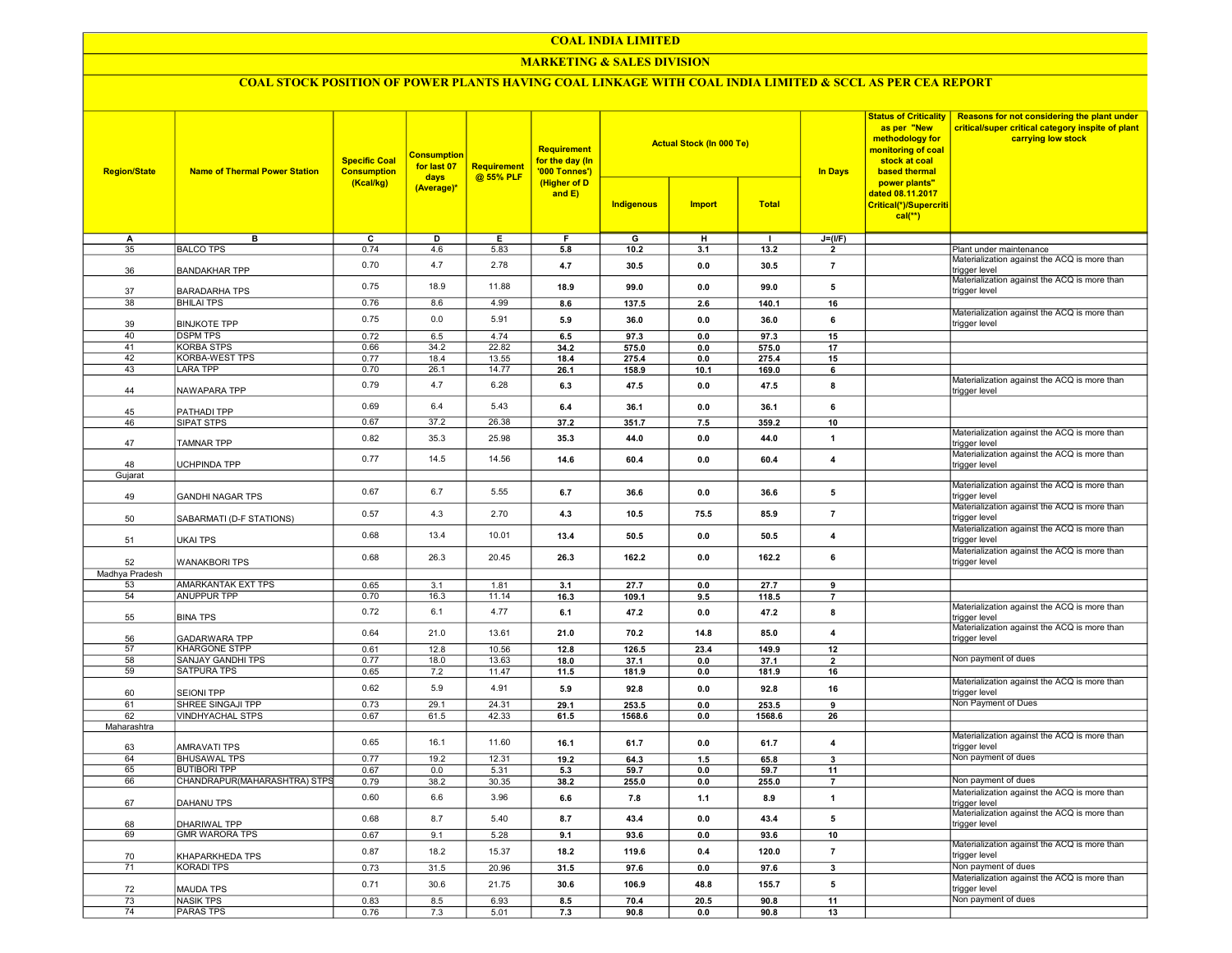### COAL INDIA LIMITED

### **MARKETING & SALES DIVISION**

# COAL STOCK POSITION OF POWER PLANTS HAVING COAL LINKAGE WITH COAL INDIA LIMITED & SCCL AS PER CEA REPORT

| <b>Region/State</b>             | <b>Name of Thermal Power Station</b> | <b>Specific Coal</b><br><b>Consumption</b> | <b>Consumption</b><br>for last 07<br>days<br>(Average)* | <b>Requirement</b><br>@ 55% PLF | <b>Requirement</b><br>for the day (In<br>'000 Tonnes')<br>(Higher of D<br>and $E$ ) |            | <b>Actual Stock (In 000 Te)</b> |              | <b>In Days</b>          | <b>Status of Criticality</b><br>as per "New<br>methodology for<br>monitoring of coal<br>stock at coal<br>based thermal<br>power plants"<br>dated 08.11.2017<br>Critical(*)/Supercriti<br>$cal(**)$ | Reasons for not considering the plant under<br>critical/super critical category inspite of plant<br>carrying low stock |
|---------------------------------|--------------------------------------|--------------------------------------------|---------------------------------------------------------|---------------------------------|-------------------------------------------------------------------------------------|------------|---------------------------------|--------------|-------------------------|----------------------------------------------------------------------------------------------------------------------------------------------------------------------------------------------------|------------------------------------------------------------------------------------------------------------------------|
|                                 |                                      | (Kcal/kg)                                  |                                                         |                                 |                                                                                     | Indigenous | <b>Import</b>                   | <b>Total</b> |                         |                                                                                                                                                                                                    |                                                                                                                        |
| A                               | в                                    | C                                          | D                                                       | Е.                              | F.                                                                                  | G          | н                               | $\mathbf{I}$ | $J=(I/F)$               |                                                                                                                                                                                                    |                                                                                                                        |
| 75                              | <b>PARLITPS</b>                      | 0.67                                       | 8.5                                                     | 6.60                            | 8.5                                                                                 | 98.7       | 0.0                             | 98.7         | 12                      |                                                                                                                                                                                                    |                                                                                                                        |
| 76                              | <b>SOLAPUR STPS</b>                  | 0.62                                       | 13.2                                                    | 10.88                           | 13.2                                                                                | 129.5      | 48.3                            | 177.8        | 13                      |                                                                                                                                                                                                    |                                                                                                                        |
| 77                              | <b>TIRORA TPS</b>                    | 0.66                                       | 46.5                                                    | 28.54                           | 46.5                                                                                | 185.3      | 0.0                             | 185.3        | 4                       |                                                                                                                                                                                                    | Materialization against the ACQ is more than<br>trigger level                                                          |
| 78                              | WARDHA WARORA TPP                    | 0.65                                       | 5.4                                                     | 4.60                            | 5.4                                                                                 | 145.2      | 0.0                             | 145.2        | 27                      |                                                                                                                                                                                                    |                                                                                                                        |
| Total of Western Region         |                                      |                                            |                                                         |                                 |                                                                                     |            |                                 |              |                         | 0                                                                                                                                                                                                  |                                                                                                                        |
| Southern                        |                                      |                                            |                                                         |                                 |                                                                                     |            |                                 |              |                         |                                                                                                                                                                                                    |                                                                                                                        |
| Andhra Pradesh                  |                                      |                                            |                                                         |                                 |                                                                                     |            |                                 |              |                         |                                                                                                                                                                                                    |                                                                                                                        |
| 79                              | DAMODARAM SANJEEVAIAH TPS            | 0.64                                       | 6.0                                                     | 13.52                           |                                                                                     | 259.3      |                                 | 259.3        | 19                      |                                                                                                                                                                                                    |                                                                                                                        |
|                                 |                                      |                                            |                                                         |                                 | 13.5                                                                                |            | 0.0                             |              |                         |                                                                                                                                                                                                    | Materialization against the ACQ is more than                                                                           |
| 80                              | Dr. N.TATA RAO TPS                   | 0.80                                       | 25.3                                                    | 18.48                           | 25.3                                                                                | 153.4      | 0.0                             | 153.4        | 6                       |                                                                                                                                                                                                    | trigger level                                                                                                          |
| 81                              | PAINAMPURAM TPP                      | 0.61                                       | 9.4                                                     | 10.55                           | 10.6                                                                                | 53.0       | 125.1                           | 178.0        | 17                      |                                                                                                                                                                                                    | Materialization against the ACQ is more than<br>trigger level                                                          |
| 82                              | RAYALASEEMA TPS                      | 0.75                                       | 20.9                                                    | 16.34                           | 20.9                                                                                | 19.2       | 0.0                             | 19.2         | $\overline{\mathbf{1}}$ |                                                                                                                                                                                                    | Materialization against the ACQ is more than<br>trigger level                                                          |
| 83                              | <b>SIMHADRI</b>                      | 0.77                                       | 21.6                                                    | 20.40                           | 21.6                                                                                | 375.2      | 198.7                           | 574.0        | 27                      |                                                                                                                                                                                                    |                                                                                                                        |
|                                 |                                      |                                            |                                                         |                                 |                                                                                     |            |                                 |              |                         |                                                                                                                                                                                                    | Materialization against the ACQ is more than                                                                           |
| 84                              | <b>SGPL TPP</b>                      | 0.55                                       | 14.2                                                    | 9.56                            | 14.2                                                                                | 11.7       | 286.6                           | 298.3        | 21                      |                                                                                                                                                                                                    | trigger level                                                                                                          |
| 85                              | <b>VIZAG TPP</b>                     | 0.75                                       | 9.1                                                     | 10.23                           | 10.2                                                                                | 75.8       | 0.0                             | 75.8         | $\overline{7}$          |                                                                                                                                                                                                    | Less Supply of rakes from Railways                                                                                     |
| Karnataka                       |                                      |                                            |                                                         |                                 |                                                                                     |            |                                 |              |                         |                                                                                                                                                                                                    |                                                                                                                        |
| 86                              | <b>BELLARY TPS</b>                   | 0.66                                       | 21.5                                                    | 14.82                           | 21.5                                                                                | 121.2      | 0.0                             | 121.2        | 6                       |                                                                                                                                                                                                    | Materialization against the ACQ is more than<br>trigger level                                                          |
| 87                              | <b>KUDGI STPP</b>                    | 0.59                                       | 22.6                                                    | 18.81                           | 22.6                                                                                | 219.6      | 5.2                             | 224.9        | 10                      |                                                                                                                                                                                                    |                                                                                                                        |
|                                 |                                      |                                            |                                                         |                                 |                                                                                     |            |                                 |              |                         |                                                                                                                                                                                                    | Materialization against the ACQ is more than                                                                           |
| 88                              | <b>RAICHUR TPS</b>                   | 0.71                                       | 22.9                                                    | 16.05                           | 22.9                                                                                | 25.7       | 0.0                             | 25.7         | $\overline{1}$          |                                                                                                                                                                                                    | trigger level                                                                                                          |
| 89                              | <b>YERMARUS TPP</b>                  | 0.61                                       | 14.7                                                    | 12.91                           | 14.7                                                                                | 116.3      | 0.0                             | 116.3        | 8                       |                                                                                                                                                                                                    |                                                                                                                        |
| <b>Tamil Nadu</b>               |                                      |                                            |                                                         |                                 |                                                                                     |            |                                 |              |                         |                                                                                                                                                                                                    |                                                                                                                        |
| 90                              | <b>METTUR TPS</b>                    |                                            |                                                         |                                 |                                                                                     |            |                                 |              |                         |                                                                                                                                                                                                    |                                                                                                                        |
|                                 |                                      | 0.81                                       | 12.0                                                    | 8.97                            | 12.0                                                                                | 130.9      | 0.0                             | 130.9        | 11                      |                                                                                                                                                                                                    | Materialization against the ACQ is more than                                                                           |
| 91                              | <b>METTUR TPS - II</b>               | 0.78                                       | 7.3                                                     | 6.20                            | 7.3                                                                                 | 61.9       | 0.0                             | 61.9         | 8                       |                                                                                                                                                                                                    | trigger level                                                                                                          |
| 92                              | NORTH CHENNAI TPS                    | 0.96                                       | 26.0                                                    | 23.11                           | 26.0                                                                                | 122.2      | 62.3                            | 184.5        | $\overline{7}$          |                                                                                                                                                                                                    | Materialization against the ACQ is more than<br>trigger level                                                          |
| 93                              | <b>TUTICORIN TPS</b>                 | 0.93                                       | 14.9                                                    | 12.84                           | 14.9                                                                                | 98.0       | 0.0                             | 98.0         | $\overline{7}$          |                                                                                                                                                                                                    | Materialization against the ACQ is more than<br>trigger level                                                          |
| 94                              | <b>VALLUR TPP</b>                    | 0.75                                       | 22.9                                                    | 14.94                           | 22.9                                                                                | 115.2      | 46.2                            | 161.4        | $\overline{7}$          |                                                                                                                                                                                                    |                                                                                                                        |
| Telangana                       |                                      |                                            |                                                         |                                 |                                                                                     |            |                                 |              |                         |                                                                                                                                                                                                    |                                                                                                                        |
| 95                              | <b>BHADRADRI TPP</b>                 | 0.60                                       | 9.9                                                     | 8.55                            | 9.9                                                                                 | 145.7      | 0.0                             | 145.7        | 15                      |                                                                                                                                                                                                    |                                                                                                                        |
| 96                              | <b>KAKATIYA TPS</b>                  | 0.58                                       | 7.7                                                     | 8.38                            | 8.4                                                                                 | 249.2      | 0.0                             | 249.2        | 30                      |                                                                                                                                                                                                    |                                                                                                                        |
| 97                              | KOTHAGUDEM TPS (NEW)                 | 0.66                                       | 14.5                                                    | 8.72                            | 14.5                                                                                | 65.9       | 0.0                             | 65.9         | 5                       |                                                                                                                                                                                                    |                                                                                                                        |
| 98                              | KOTHAGUDEM TPS (STAGE-7)             | 0.50                                       | 9.6                                                     | 5.24                            | 9.6                                                                                 | 51.5       | 0.0                             | 51.5         | 5                       |                                                                                                                                                                                                    |                                                                                                                        |
| 99                              | RAMAGUNDEM STPS                      | 0.62                                       | 37.3                                                    | 21.26                           | 37.3                                                                                | 80.2       | 31.7                            | 111.8        | 3                       |                                                                                                                                                                                                    |                                                                                                                        |
| 100                             | RAMAGUNDEM-B TPS                     | 0.75                                       | 0.7                                                     | 0.62                            | 0.7                                                                                 | 12.1       | 0.0                             | 12.1         | 19                      |                                                                                                                                                                                                    |                                                                                                                        |
| 101                             | SINGARENI TPP                        | 0.58                                       | 15.6                                                    | 9.16                            | 15.6                                                                                | 87.5       | 0.0                             | 87.5         | 6                       |                                                                                                                                                                                                    |                                                                                                                        |
| <b>Total of Southern Region</b> |                                      |                                            |                                                         |                                 |                                                                                     |            |                                 |              |                         | 0                                                                                                                                                                                                  |                                                                                                                        |
| Eastern                         |                                      |                                            |                                                         |                                 |                                                                                     |            |                                 |              |                         |                                                                                                                                                                                                    |                                                                                                                        |
| Bihar                           |                                      |                                            |                                                         |                                 |                                                                                     |            |                                 |              |                         |                                                                                                                                                                                                    |                                                                                                                        |
| 102                             | <b>BARAUNI TPS</b>                   | 0.63                                       | 6.1                                                     | 5.93                            | 6.1                                                                                 | 79.5       | 0.0                             | 79.5         | 13                      |                                                                                                                                                                                                    |                                                                                                                        |
| 103                             | <b>BARH I</b>                        | 0.56                                       | 7.9                                                     | 4.87                            | 7.9                                                                                 | 75.8       | 0.0                             | 75.8         | 10                      |                                                                                                                                                                                                    |                                                                                                                        |
| 104                             | <b>BARH II</b>                       | 0.66                                       | 15.8                                                    | 11.43                           | 15.8                                                                                | 151.5      | 0.0                             | 151.5        | 10                      |                                                                                                                                                                                                    |                                                                                                                        |
| 105                             | KAHALGAON TPS                        | 0.75                                       | 32.8                                                    | 23.08                           | 32.8                                                                                | 297.2      | 0.0                             | 297.2        | 9                       |                                                                                                                                                                                                    |                                                                                                                        |
| 106                             | <b>MUZAFFARPUR TPS</b>               | 0.73                                       | 6.2                                                     | 3.73                            | 6.2                                                                                 | 22.1       | 0.0                             | 22.1         | 4                       |                                                                                                                                                                                                    | Materialization against the ACQ is more than<br>trigger level                                                          |
| 107                             | NABINAGAR STPP                       | 0.61                                       | 24.2                                                    | 15.90                           | 24.2                                                                                | 72.7       | 28.5                            | 101.2        | 4                       |                                                                                                                                                                                                    |                                                                                                                        |
| 108                             | NABINAGAR TPP                        | 0.69                                       | 14.2                                                    | 9.16                            | 14.2                                                                                | 68.7       | 0.0                             | 68.7         | 5                       |                                                                                                                                                                                                    | Materialization against the ACQ is more than<br>trigger level                                                          |
| Jharkhand                       |                                      |                                            |                                                         |                                 |                                                                                     |            |                                 |              |                         |                                                                                                                                                                                                    |                                                                                                                        |
| 109                             | BOKARO TPS 'A' EXP                   | 0.58                                       | 6.3                                                     | 3.81                            | 6.3                                                                                 | 90.6       | 0.0                             | 90.6         | 14                      |                                                                                                                                                                                                    |                                                                                                                        |
| 110                             | CHANDRAPURA(DVC) TPS                 | 0.62                                       | 3.5                                                     | 4.07                            | 4.1                                                                                 | 148.4      | 48.9                            | 197.3        | 48                      |                                                                                                                                                                                                    |                                                                                                                        |
| 111                             | JOJOBERA TPS                         | 0.67                                       | 3.7                                                     | 2.13                            | 3.7                                                                                 | 70.5       | 0.0                             | 70.5         | 19                      |                                                                                                                                                                                                    |                                                                                                                        |
| 112                             | <b>KODARMA TPP</b>                   | 0.62                                       | 14.2                                                    | 8.19                            | 14.2                                                                                |            |                                 |              | $\overline{7}$          |                                                                                                                                                                                                    |                                                                                                                        |
|                                 |                                      |                                            |                                                         |                                 |                                                                                     | 66.9       | 26.7                            | 93.6         |                         |                                                                                                                                                                                                    | Materialization against the ACQ is more than                                                                           |
| 113                             | MAHADEV PRASAD STPP                  | 0.68                                       | 6.8                                                     | 4.85                            | $6.8\,$                                                                             | 54.3       | 0.0                             | 54.3         | 8                       |                                                                                                                                                                                                    | trigger level                                                                                                          |
| 114                             | <b>MAITHON RB TPP</b>                | 0.61                                       | 13.2                                                    | 8.47                            | 13.2                                                                                | 262.2      | 0.0                             | 262.2        | 20                      |                                                                                                                                                                                                    |                                                                                                                        |